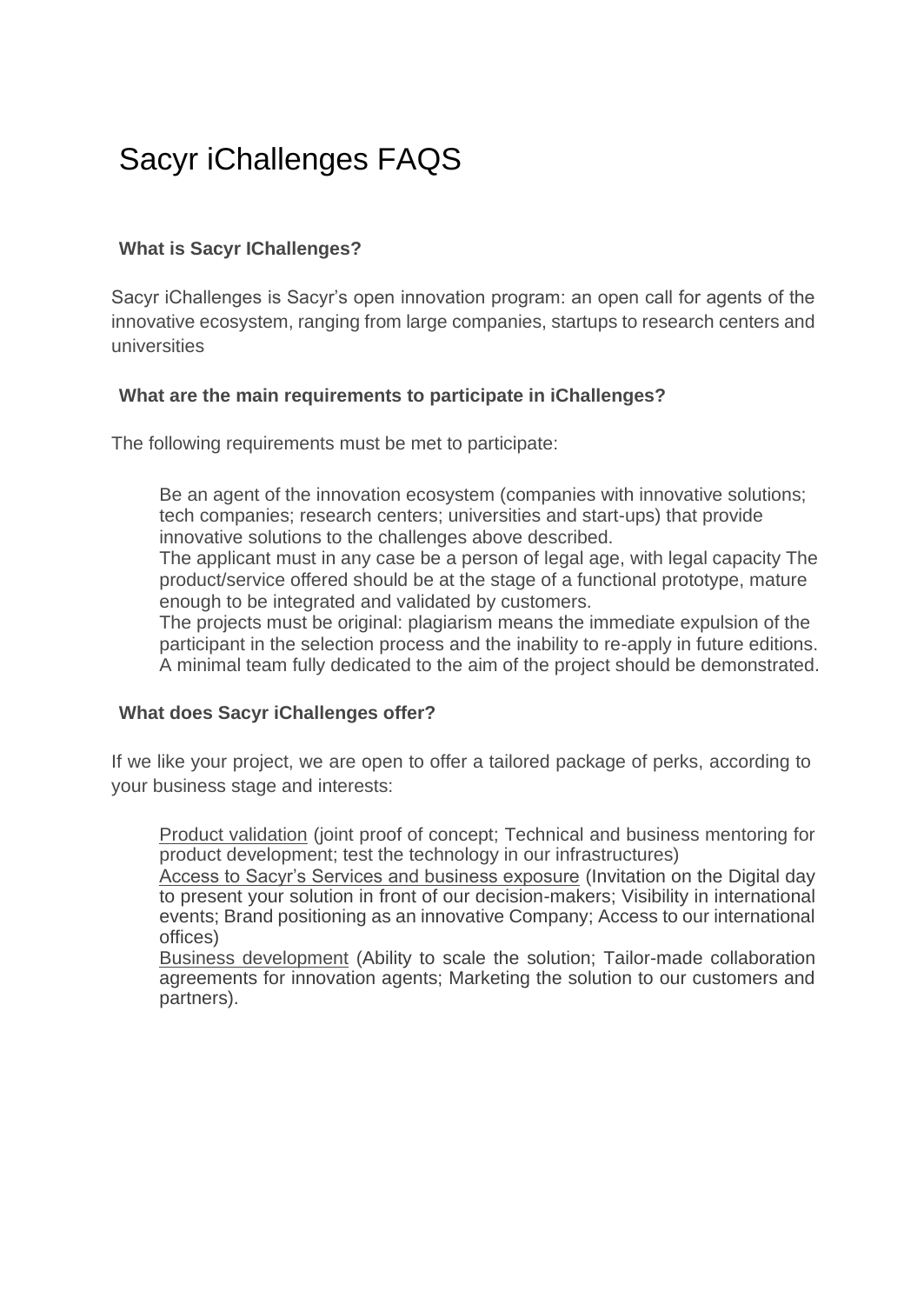## **What does Sacyr iChallenges want in return?**

Participants must commit to the program and exploit the project with which they have been selected. The participants must also respect the rules set by the program and accept the regulatory base.

## **Can I participate in more than one challenge?**

Yes, anyone can take on more than one challenge.

#### **Are you considering investments?**

Sacyr's main objective is to collaborate with you as a venture client and, as a partner, with a business development approach.

We are open to study any kind of investment as a result of the process itself, but we are focus is not about financing projects.

## **How do I apply and what type of information is needed?**

The process for participating in Sacyr iChallenges is very easy:

You just need to fill a simple **online form** and attach a project proposal or presentation that synthesizes the essence of your project. Following info should be included in the presentation:

Business Case Executive Summary Founders team CV Know how or IP related documents (if you have).

## **The Challenge is open only to Spanish agents?**

No! Sacyr iChallenges want to find disruptive solutions, no matter where they come from.

#### **When are the deadlines for applications?**

The application period is open from May 26<sup>th</sup> to July 15<sup>th</sup>.

## **Can I submit my entry in my native language?**

No, the application form can only be answered in Spanish or English.